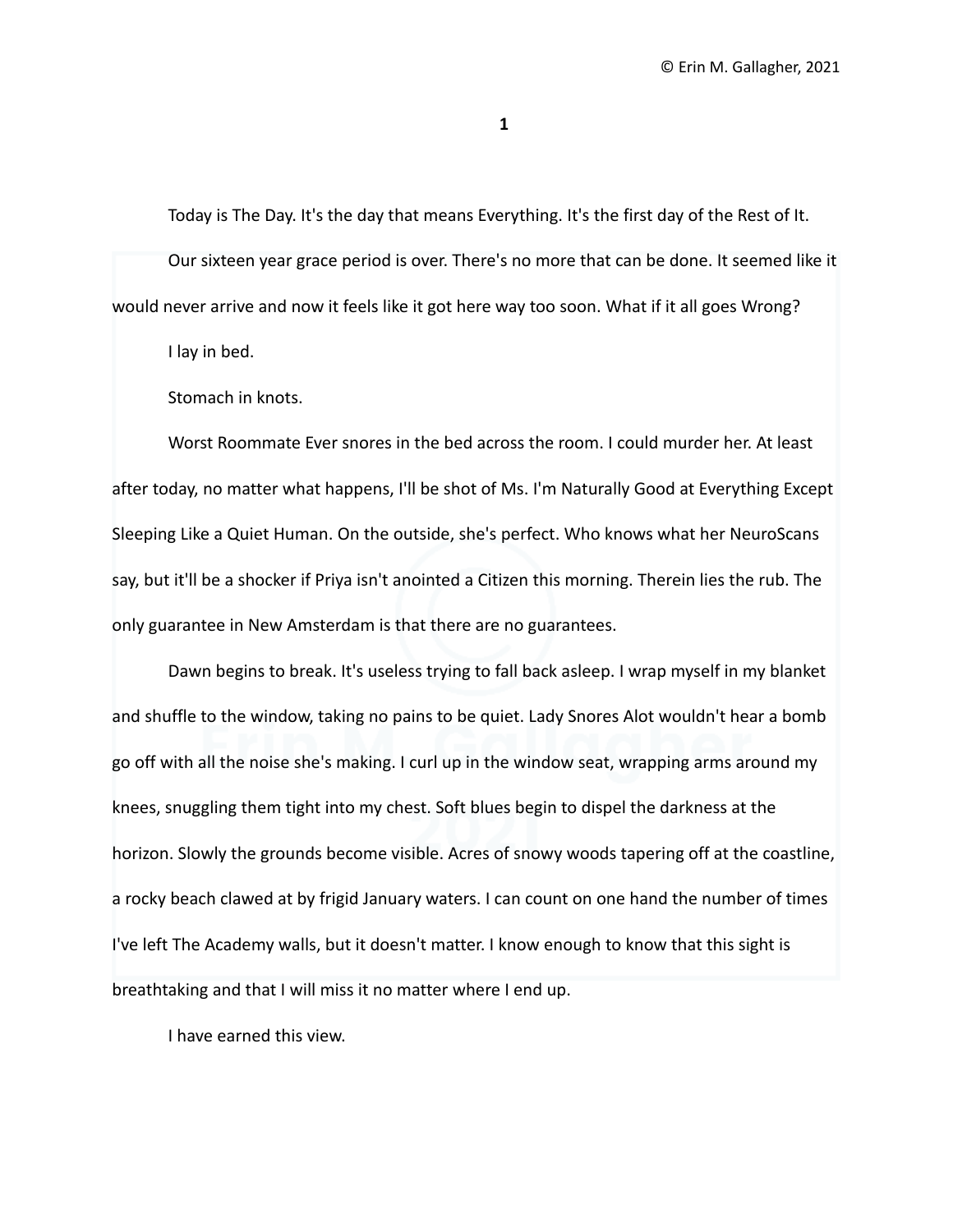Years of top marks on assignments. Loads of volunteer hours. Weekends sacrificed to the vegetable garden. Extra enrichment projects. More hours of self-imposed NeuroTraining than I care to count.

I fell just short of the points total to have a room all to myself. How I got beaten out by Tommy - Allergic to Manual Labor Because I'm a Jerkface Piano Savant - Jones, I'll never know. Apparently natural talent earns more points than working your ass off. Lame.

But now, none of that matters.

In a few short hours, we'll all know our fates. Piano savant or not, a flagged NeuroScan is a death sentence. Well, a ferry ticket to The Falls, and life as a Non, but whatever same effing thing. They've shown us only one short HoloClip of The Falls. It was enough to make me sign-up for extra volunteer hours in the Under 5s Nursery, and I'd rather gouge my eyes out than spend Any time with kids, let alone More.

I allow myself an indulgent moment. I imagine hearing Citizen called after my name today, after Harlan's name. I imagine us on the Airrail, waving goodbye to our Teachers, sitting in plush velvet as we're whisked off to begin our shiny new lives in New Amsterdam City.

This is a pipe dream.

Hope is not a state of mind we're taught to indulge in. Hope is frivolous in the face of Action, Accomplishment and Evidence.

Most of us will be shipped off to Voca Training, happy enough to live a life of relative comfort as long as we do what we're told, uphold the pillars, keep New Amsteram running. But, a motley handful will be designated as Nons — Non-entity, Non-mattering, Non-Citizen, Non-nothing. Not worth the time or resources.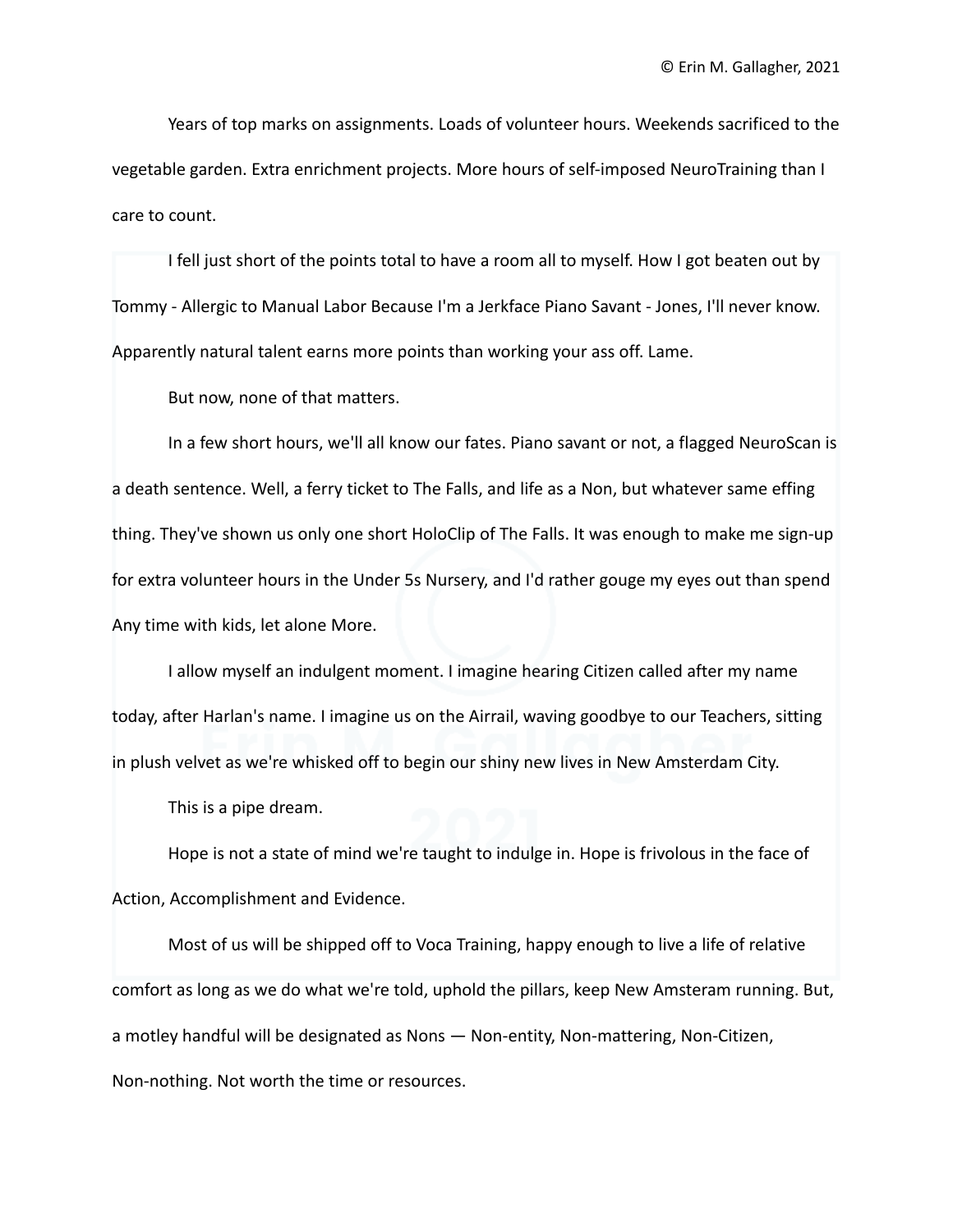I begin to lose grip of the shiny dream of relief and reward.

I watch the Airrail veer sharply away from The City.

What if my NeuroScans are completely mental?

The Airrail whooshes deeper and deeper into far flung darkness.

What if they've always been flagged, and I've been working my ass off for nothing?

I see myself Unceremoniously chucked out into the chaotic mass of failure.

What if my Fiestyness, as Harlan likes to call it, actually means I'm -

My vision begins to blur and I feel a tsunami wave of heavy, leaden fatigue wash over me. The sun has fully risen, along with my panic. I grab frantically for the meditation cushion resting serenely on the shelf built into the window seat. Thrusting it under my backside in some wild attempt to pummel calm into me, I force myself to close my eyes and begin to take the grounding breath that Teacher Rosemary taught me.

Inhale.

Exhale.

Just breathe.

I picture the shoreline, my calming place. I wrangle the raging tempest in my mind, forcing it to transform into glittering waves that lap the shoreline gently. I am there. Alone. No, with Harlan. We eat the sliced apples he's been able to cajole away from Mary the Cook who loves him. We laugh about how much trouble we'd get into if we were ever allowed into The City.

Inhale.

Exhale.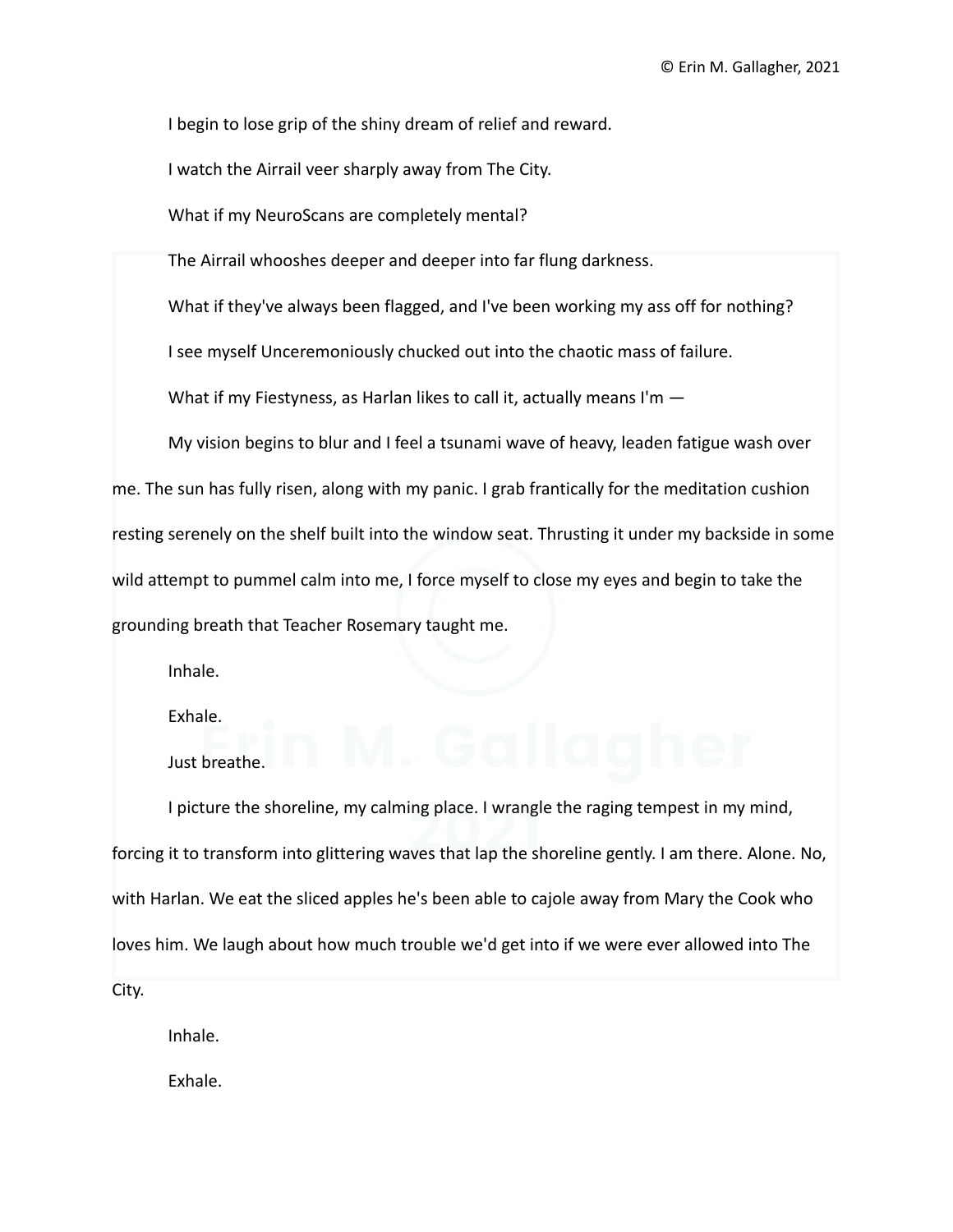Just breathe.

It is going to be ok. I am ok. I have done all I can do. I am beginning to feel the lead blanket of Anxiety lift from my shoulders, beginning to feel like I can accept whatever this day brings when an explosion erupts from Priya's demented nasal passage, lobbing a hand grenade into my tenuous calm. I hurl the meditation cushion at her head, grab my uniform and toiletry kit, and storm out of the room to snore-shrieks that sound like my name.

—

By the time I reach breakfast, the knots are fully back. My mood is garbage. I cannot find Calm. I grab the tray with my name on it, barely managing to keep the rubbery eggs from careening to the floor, in my haste. Across the room, Harlan sits at our table. The sight of him at once comforts me and makes me want to vomit. This is possibly the last meal we'll ever eat together. As I make my way to him, I attempt a grounding breath, but it gets strangled in my throat. I throw myself into the chair, on the verge of hyper-ventillating.

Harlan reads me instantly.

"So, uh, how's your morning going?" he asks with a smirk, used to my Moods. I glare at him.

"Deep breaths, Lu," he says. "It's out of our control now."

"I just have a bad feeling."

"Bad feeling?" He snorts. "Don't say that too loudly, eh? Some woo-woo feeling flying in the face of Action, Accomplishment and Evidence? That'll earn you a demerit, Ms. English."

I laugh hollowly as he mimics a Citizen inflection on the word demerit.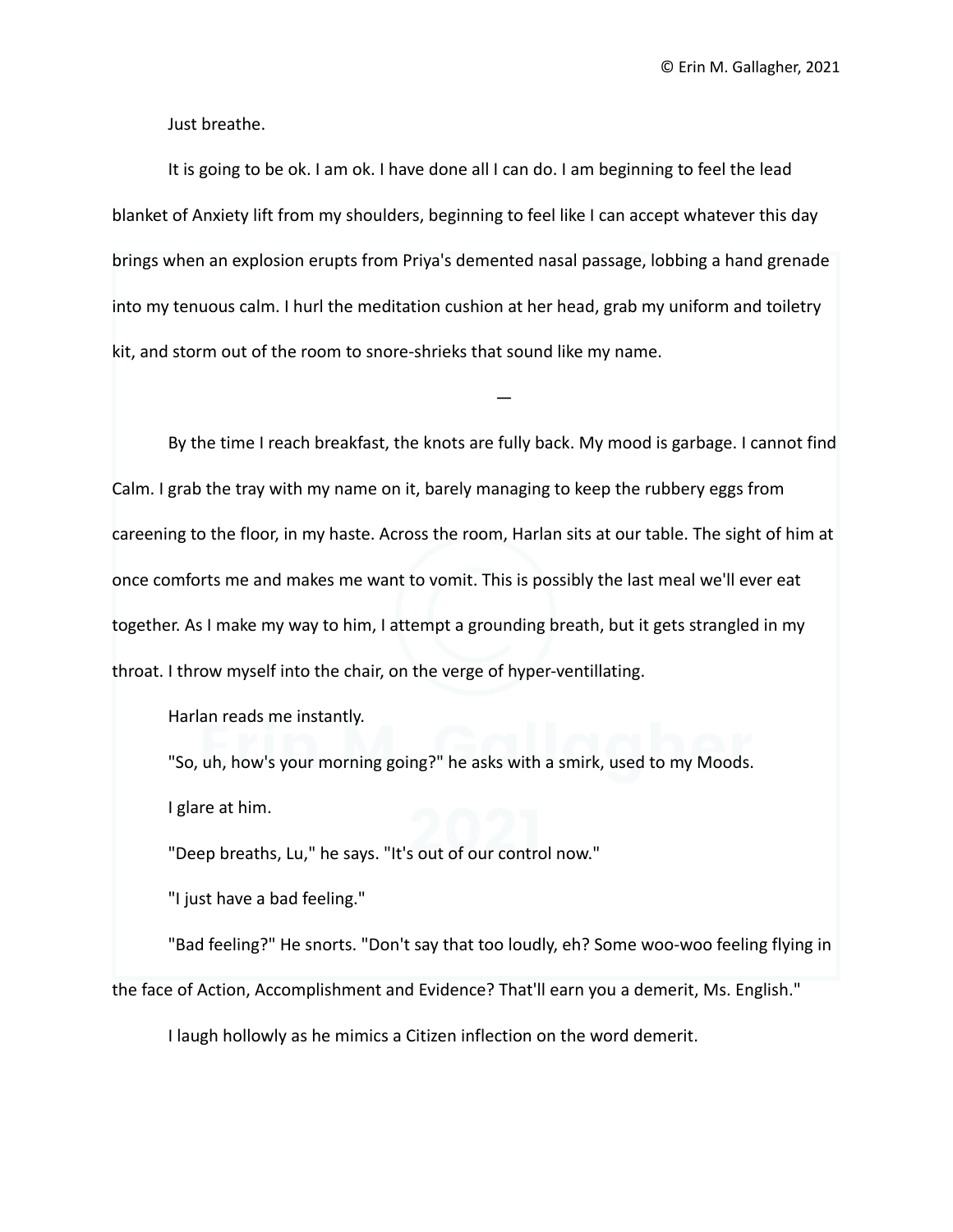"Seriously, though, Harlan, what if we're Assigned to The Falls?" It's the first time I've said it out loud.

"Then we'll start our own gang. I've got the good looks and wildly attractive charisma. You've got the killer left hook. I've seen you in the gym. You'll make a good enforcer for our gang."

I just stare at him, completely at a loss for how he can be joking. Harlan is a wild card. Well liked but not top in grades or accomplishments. As far as resumes go, he has more to be nervous about than I do. But I think at some point over the years, he accepted that he'd never become a Citizen. He knows who he is. I envy his lack of ambition. But today is Too Big not to take seriously.

"What in actual hell is wrong with you right now?" I splutter, spraying bits of toast.

"First of all, gross. Second of all, come on, Lu. Lighten up. It's only the rest of our lives."

"Lighten up?" I yelp. Tommy Jones throws a withering look in our direction. They should add Nosy Shithead to his resume. I attempt to whisper, "How are you not more serious, more nervous, more Something about all this?"

He sighs, relenting.

"You know I am, Lu. It's just that, like, what can we do? Neither of us have ever been brought in for Reconditioning, your grades are top of the year, mine are decent, and we've no major demerits to speak of. Except that time we nearly burned the place down in Year 7."

I laugh at the memory of us attempting to make toast over a bunsen burner at the midnight picnic we had convened — too close to some curtains.

"We did have fun that night," I say.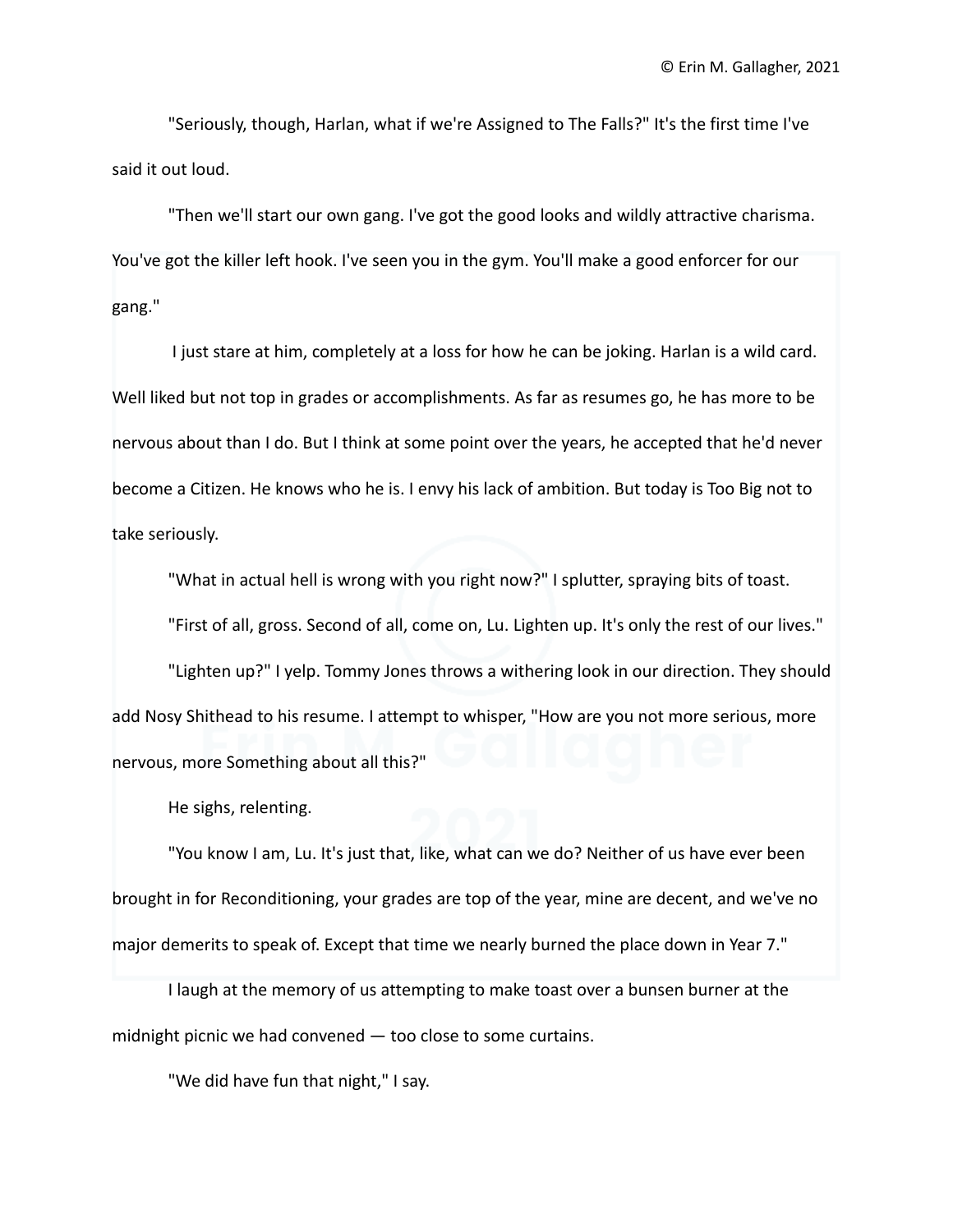"We did," Harlan chuckles. "Look, I'll make a good Voca. I'm good at building things and

crap. Whatever. You're a lock for Citizen, you have to know that at this point. We only have a couple hours left here. Stop being a drag and let me enjoy myself, will you?"

I give him a small laugh and throw my napkin across the table.

"Hey, if I'm lucky, I'll score one of the poshier Voca assignments and you can hire me as your butler."

I arrange my face into what I think looks like haughty airs, but probably just makes me look like I'm having a stroke.

"Why yes, Mr. Costello, I think that can be arranged," I say in my thickest Citizen affectation.

He lifts his water glass, beckons me to cheers him and says,

"To more fun — in The City."

The Meeting Hall is buzzing when we arrive. I look around at the vaulted ceilings and wood paneling of the opulent room that holds Gathering every week. Gathering is always dull as tombs, but realizing this is my last time here, in this room, I am overwhelmed with affection for the stuffy auditorium I've spent years hating. The Academy is the only home any of us have ever known. I have spent so much time preparing for what is to come. I've left only, what seems like, mere minutes, to soak in this place, its memories, its smells, its few, but important comforts. One of them stands next to me, pulling faces and pointing toward Priya, who glowers at me.

—

"Go. It's about to start," I say and push Harlan toward his assigned seat, which is thankfully, directly in front of me.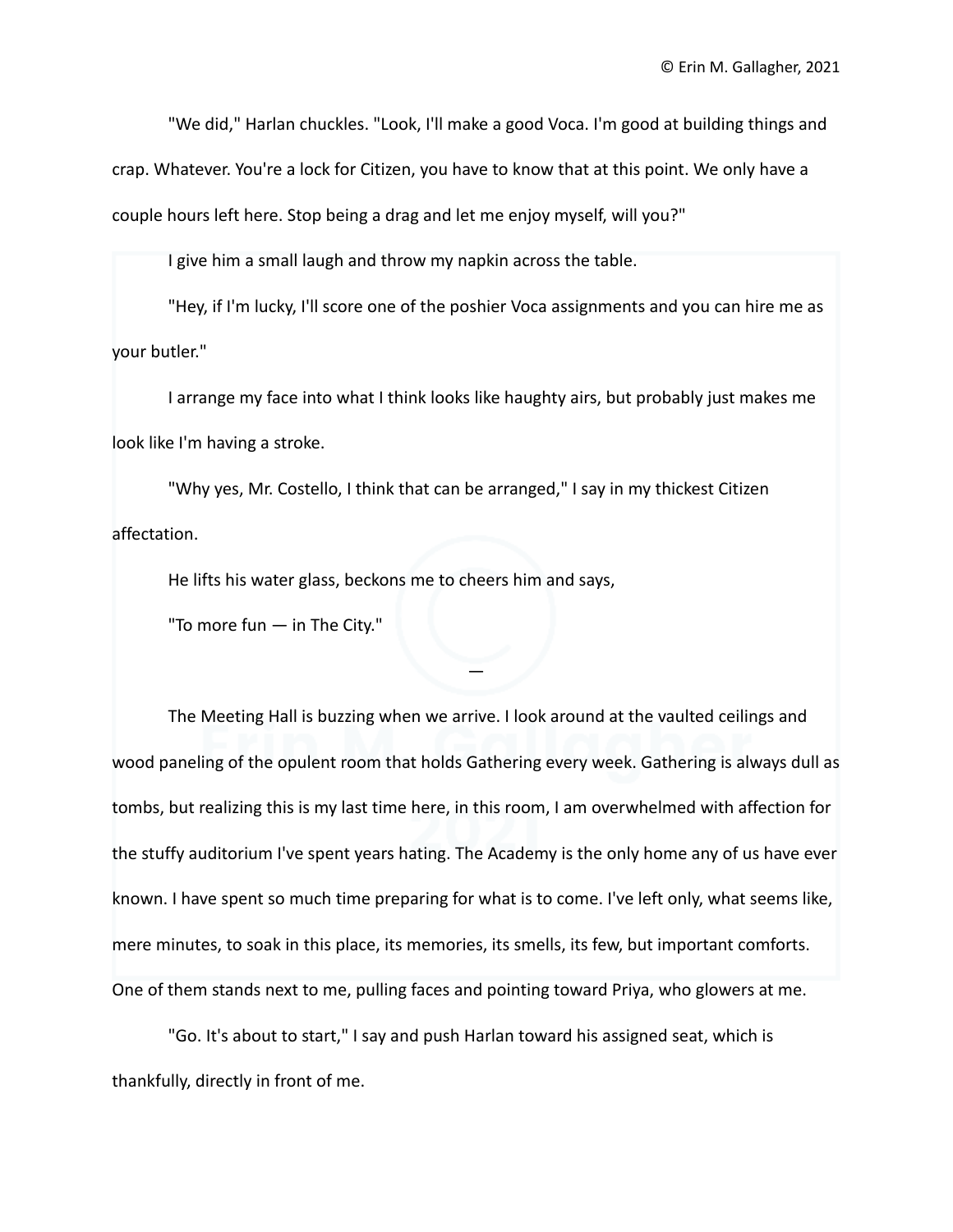The whole Academy is here today. As the Y16s we hold the seats of honor at the very front of the hall. We are on display. Right now we are still fellows and chums. In minutes we will become warnings, and role models, and cautionary tales, and humble aspirations.

I eye up my competition. For some reason, now that the moment is here my nerves begin to dissipate. Harlan is right. Citizen belongs in front of my name. I haven't had a temper outburst in years - well, a really bad one anyway - and I've curated an impressive, if not savant level, resume. I exhale, lower my shoulders and poke Harlan in the ribs. He turns to retaliate, but a hush begins to cascade toward us from the back of the hall. The procession has started.

A flood of color. Banners, Ministers in their official regalia, New Amsterdam flags, Citizens in the most outrageous fashions I've seen yet, illumination from the Holos recording it all and broadcasting it out to every screen in our world. It is a shock to the senses. I look down at my navy skirt, white shirt and navy blazer, feeling drab and inadequate.

A few gasps ripple across the student body as we see that the First Minister of New Amsterdam has deigned to grace us with his presence. He is handsome and dignified, and he has always given me the creeps. I cannot help but feel there's just something off about him. He smiles unctuously, granting a nod here and a clipped wave there.

When the procession finally reaches the stage and settles into their places, the First Minister approaches the podium to give his greeting.

"We come together today for, arguably, the most important day of the year in our society. It is the day we see what you — and by extension, us, the collective population of this great New Amsterdam — are all really made of. Action, Accomplishment and Evidence. Today is the most sacred display of those enduring truths, our pillars. It is only when we uphold the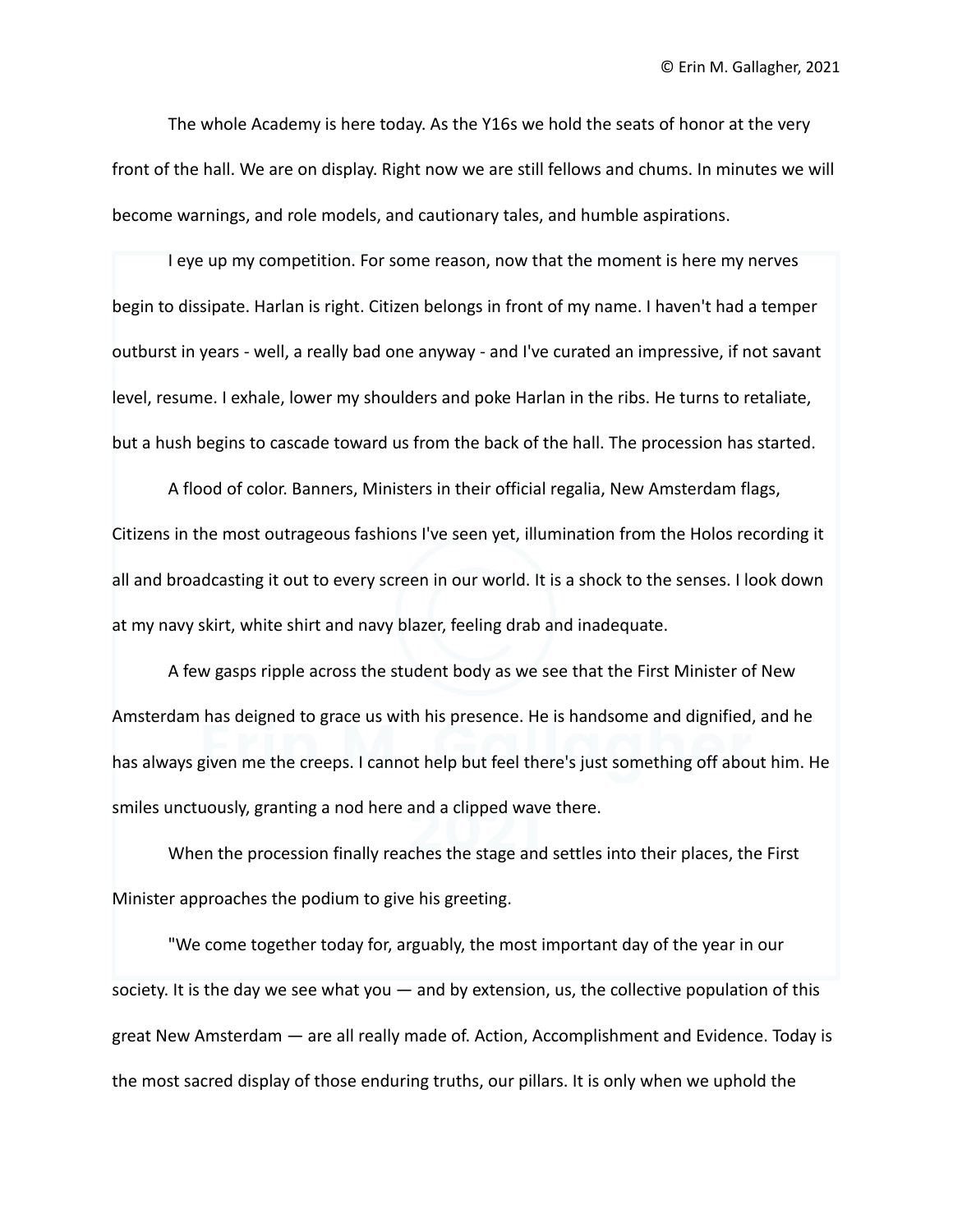sanctity of order that we thrive. To you being Assigned today, I welcome you to this order. No matter your Assignment, you all have your place - a place that has been determined for you based upon where you will best succeed according to the totality of your resumes. While these resumes chronicle your hard work, you know that we place the utmost faith in the science of up here."

He pauses to tap his head with his forefinger. Smug smiles and knowing glances are exchanged among the elites on the stage.

"It is time. Let us find out who of you is meant to be celebrated and who of you will be called upon to support your superiors."

He rings a crusty old bell three times to officially open the Assignment Ceremony.

There is applause. I cannot suppress a shudder.

As the FIrst Minister takes his seat, Harlan turns to me and rolls his eyes.

"Ready for The City?" he whispers "We got this. Aces?"

"Aces."

I reach forward to squeeze his hand. Here. We. Go.

My favorite adult in the room, Teacher Rosemary, has been given the so-called honor of reading our Assignments. Now, installed at the official podium, Teacher Rosemary smiles graciously as a Ministry official hands her a worn leather case. Inside are HoloDrives the size of baby carrots. The front is labeled with our names. The back, our Assignments. Stored on it, our entire history and our entire future. Hard to believe the biggest moment of my life is attached to something the size of an unfulfilling snack. As she places the case on the table next to her, she catches my eye and winks. The knots that have reappeared in my stomach loosen, slightly.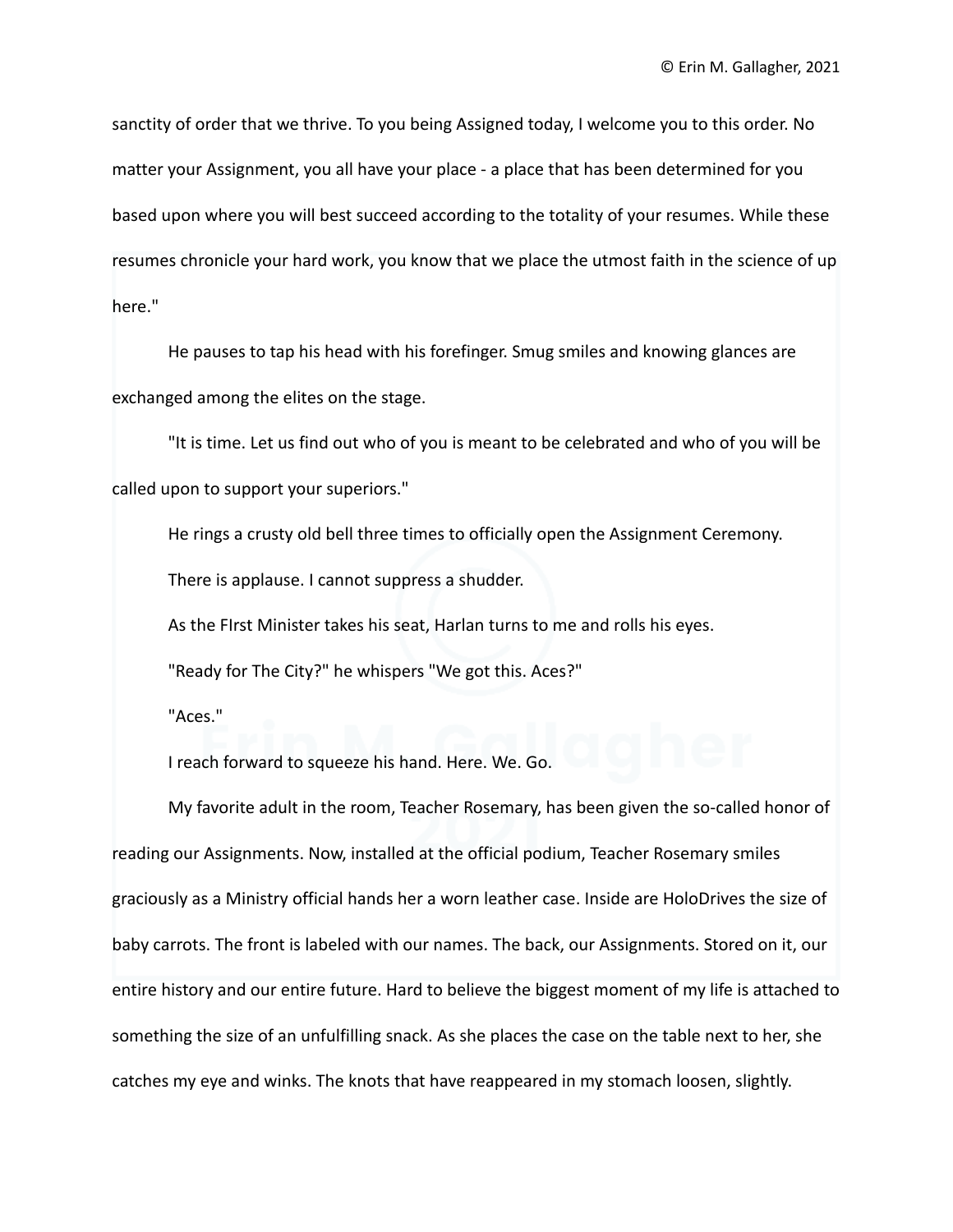Inhale.

Exhale.

Just breathe.

A Citizen conducts themself with grace and stature.

Order.

She begins.

Early in the list there are no surprises. A couple Citizens, mostly Vocas. Berenson, Jane

becomes a Non and that surprises no one. Absolute psycho.

Carson, Karl becomes a Voca.

Harlan's assignment is next.

Please don't be Non. Please don't be Non. Voca. It has to be Voca. Not Non. I repeat the

spastic mantra to myself as fast as I can, as though I can somehow will the engraved Assignment

to shapeshift.

"Costello, Harlan."

As Teacher Rosemary flips over the HoloDrive, her eyes widen.

My Harlan mantra is becoming an incoherent garble in my panicking brain.

Teacher Rosemary looks up and finds Harlan in the crowd. She is beaming.

"Citizen," she says.

I nearly lose my shit. It's all I can do to stop myself from tackling him. Polite applause takes over the room, but the looks on everyone's faces scream What in actual hell just happened? Unlike me, Harlan is liked by literally everyone at The Academy, but not even Teacher Rosemary thought he had a shot at Citizen. Harlan, a Citizen. This day has possibly just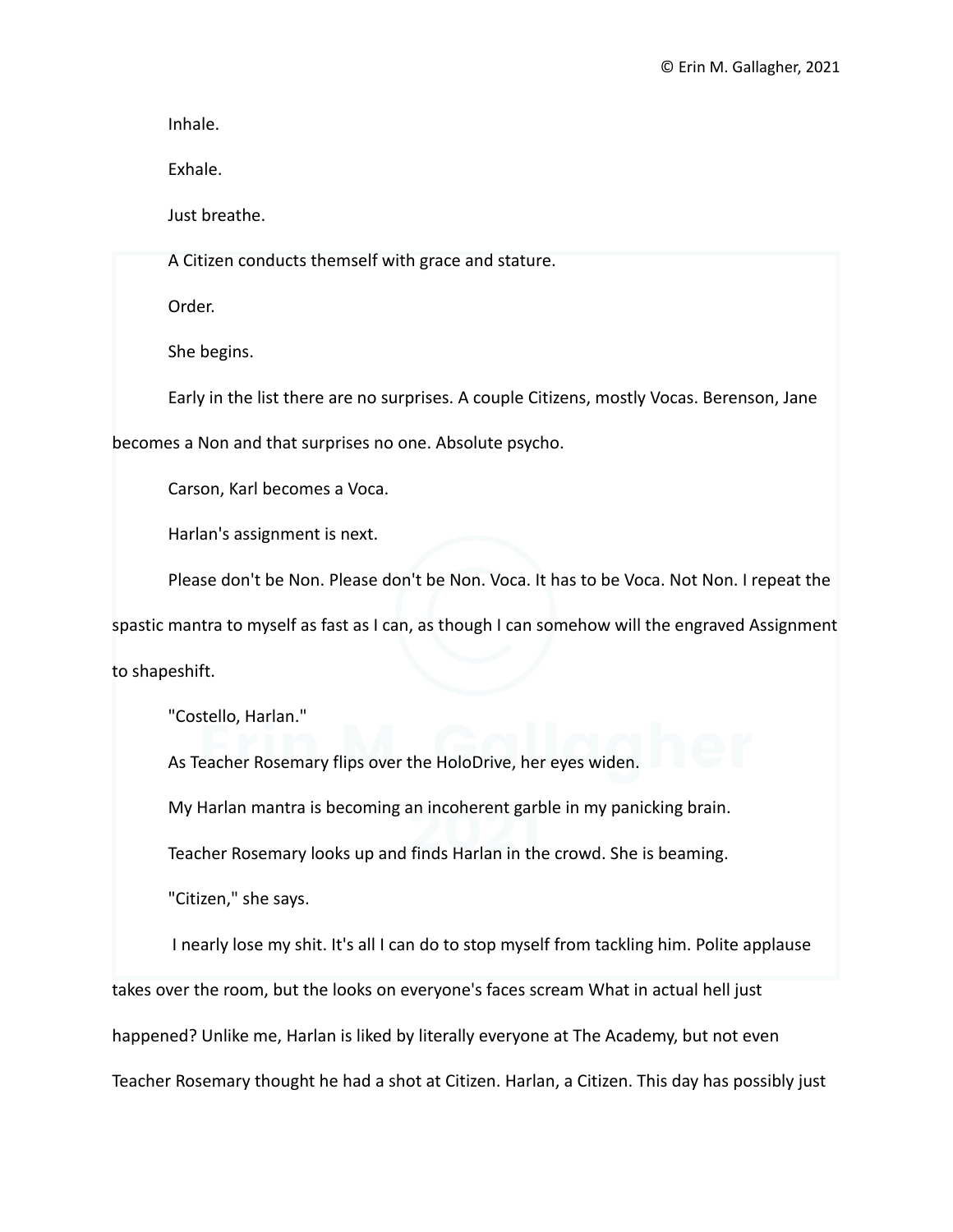become The Best Day Ever. He collects his HoloDrive from Teacher Rosemary and she breaks protocol by giving him an ecstatic hug. Something big, something Good, has just happened here, everyone knows it. Even the First Minister chuckles light-heartedly. As he returns to his seat and the room settles, Harlan looks at me and I swear there are tears of joy in his eyes. This Assignment buoys me like nothing all day has. If Harlan has been Assigned to Citizen, I feel my chances soar. My vision is flooded with snapshots of us living the high life in The City. We are going to kick so much ass and have So! Much! Fun! I'm buzzing for the ceremony to end so we can finally exhale and begin celebrating.

Teacher Rosemary moves on and the high wears off a little. I recover myself; no longer elated, but no longer in knots. I take a deep breath. The alphabet ekes closer and closer to E.

Finally.

Finally she assigns Ellis, Amira to imminent doom in The Falls as a Non. Who cares.

I'm next.

Inhale.

Exhale.

Just Breathe.

Teacher Rosemary smiles and reaches into the case for my HoloDrive.

Teacher Rosemary smiles as she reads my name, loud and clear, looking straight at me.

Teacher Rosemary does not look up after she flips the HoloDrive over.

Something is Wrong.

I think I might faint.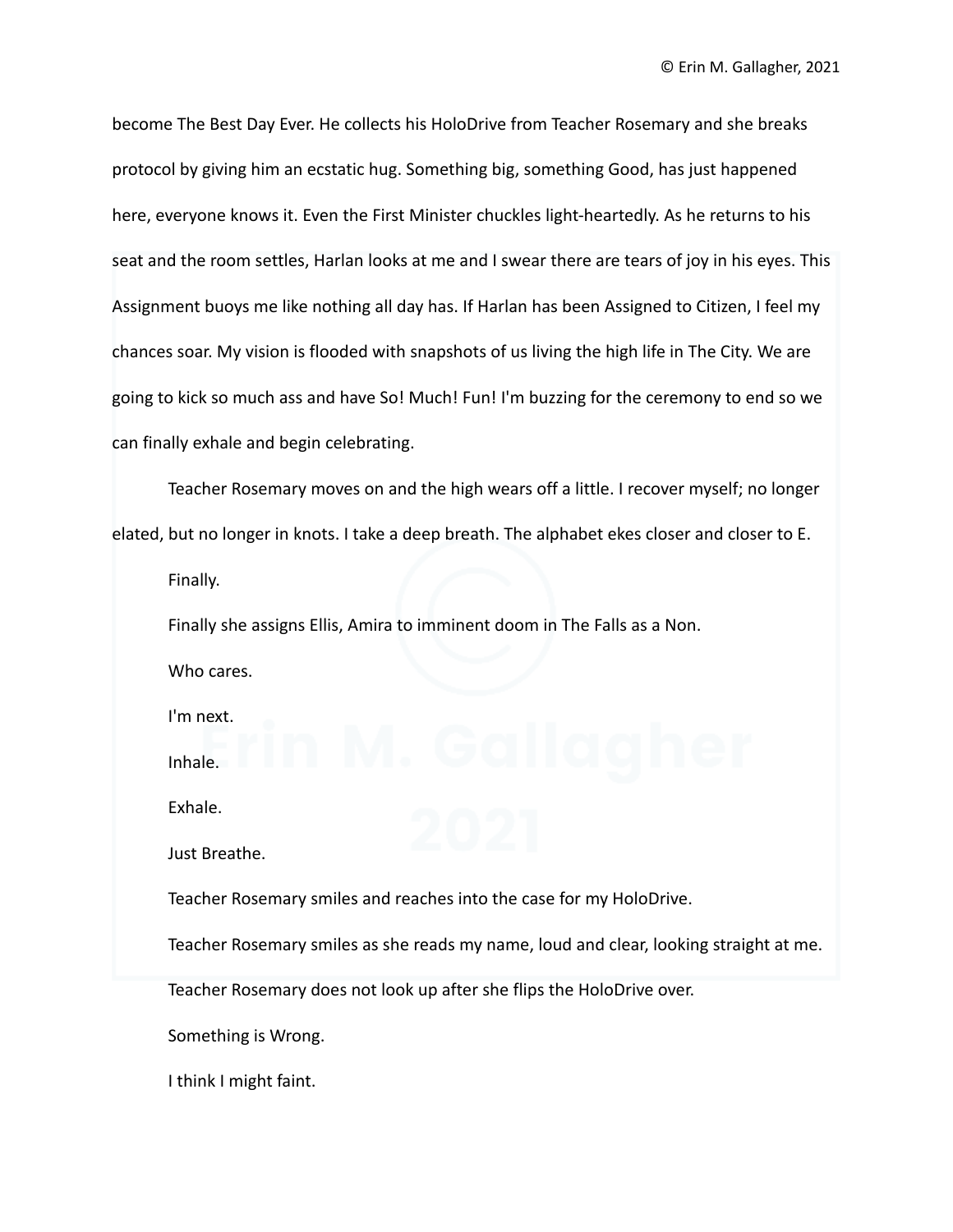It is barely audible when Teacher Rosemary speaks again.

"English, Lucy," she practically whispers, tears in her eyes. "Non."

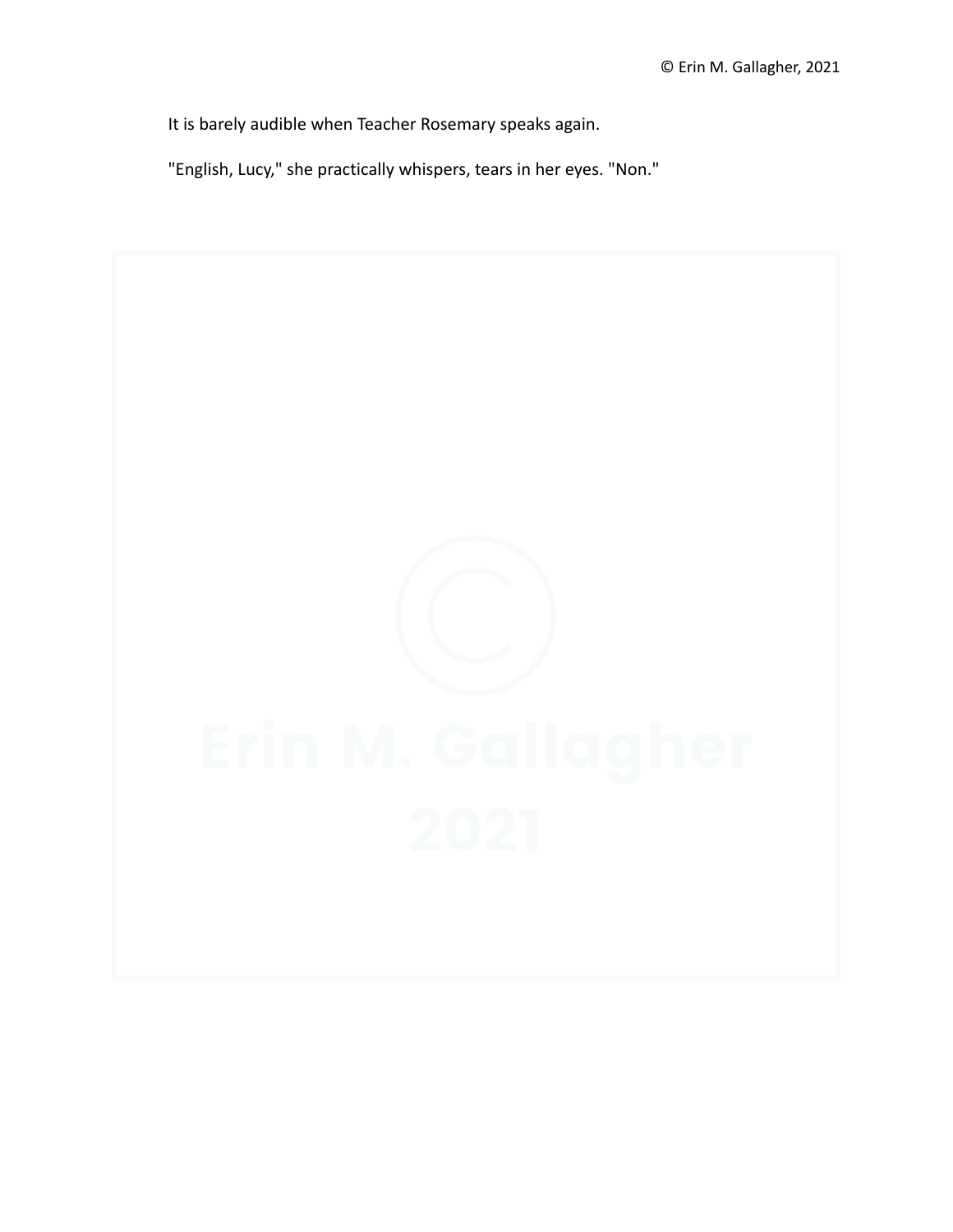**2**

I feel the floor drop from beneath me and all the air whoosh from my lungs. How I manage to stay standing, I do not know. Harlan reaches back and squeezes my hand as if to say, It'll all be alright. I don't know how it possibly can be. I think I am going to vomit. The word plays on loop in my head, somehow gaining more syllables. A second turns into years. My knees begin to buckle, vision blurs. Harlan pinches my arm as if to wake me from the coma my body is surely shutting down into. He subtly steadies me before I pitch forward into his row. I must move my legs now. I must walk up to Teacher Rosemary and accept my Assignment.

Inhale.

Exhale.

Just breathe.

The walk from my seat to Teacher Rosemary takes seconds and feels like an eternity. I can practically feel the heat from the stares locked on me. Laser beams boring holes into my skull. As I take the HoloDrive from Teacher Rosemary, she makes brief eye contact. Tears have welled up in her eyes and she manages a weak smile for me. I nod at her, remembering that I am to somehow maintain a sense of decorum throughout this whole debacle. As I walk past the First Minister, he nods to me, offering some kind of smug smile that I want to slap off his face. He does not see Me, the Me who has worked her whole life to be Perfect — model student, virtuous human, exemplary representative of New Amsterdam. He sees a flagged NeuroScan, a burgeoning sociopath, a menace to society that must be banished, punished, forgotten. He sees a national security threat, preemptively squashed — a victory for his Administration.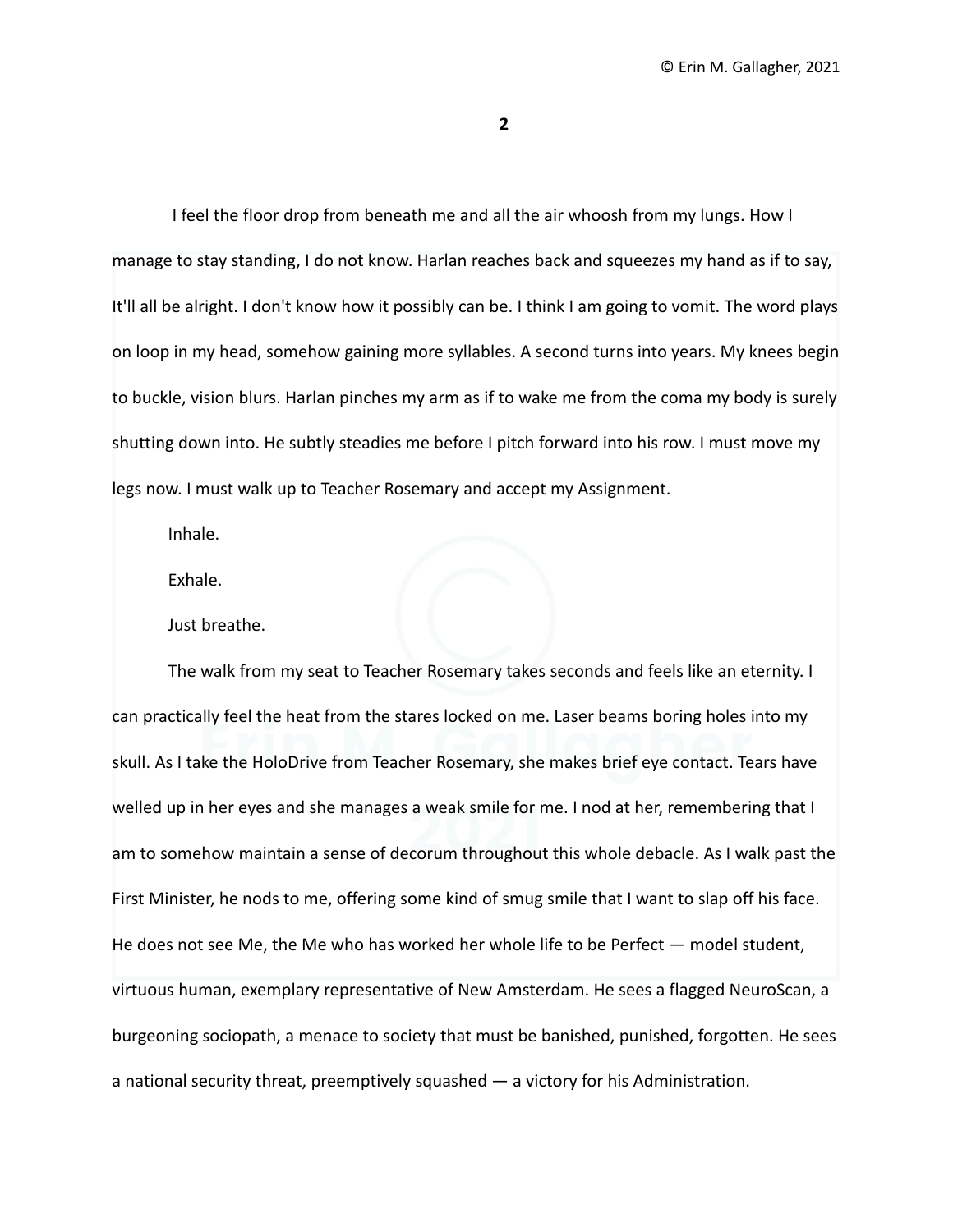The HoloDrive burns a hole in my hand. What in the actual hell is on it? I don't feel like a violent, deranged, murderer. Only when Priya snores.

My classmates continue to stare at me as I return, shakily, to my seat. Their suspicions are confirmed now. My NeuroScans must prove that I am the hot-headed lunatic they always imagined me to be. Why else would someone of my points rank be reduced to nothingness in The Falls? Always having to make amends for my sharp tongue, now I see vindication in some of their eyes.

Teacher Rosemary has moved on, reading more names, handing out more assignments. As with everything in our stupid world, the pillars of Order and Efficiency must be upheld at all times. I arrange my face into stoic calm, attempting to mask the chaos threatening to short circuit my, apparently already damaged, brain.

How am I ever going to survive as a Non? I have lived behind walls my whole life, have only eaten meals that someone else has made for me. I can't help but think that for all my education, I am sorely ill equipped. I'm not sure how far biting sarcasm and withering glances will take me in The Falls. An undulating wave of nausea threatens to level me when my thoughts alight on the mental image, seared in my brain, associated with the word Falls. For all my morning's doom and gloom, I realize now I never believed I'd actually be Assigned there.

When Teacher Rosemary finally sends Zane, Wanda off to eat bonbons in New Amsterdam City, I exhale the breath I didn't even realize I had been holding. I inwardly congratulate myself on making it through the entire Assignment Ceremony without vomiting, screaming or burning the building down.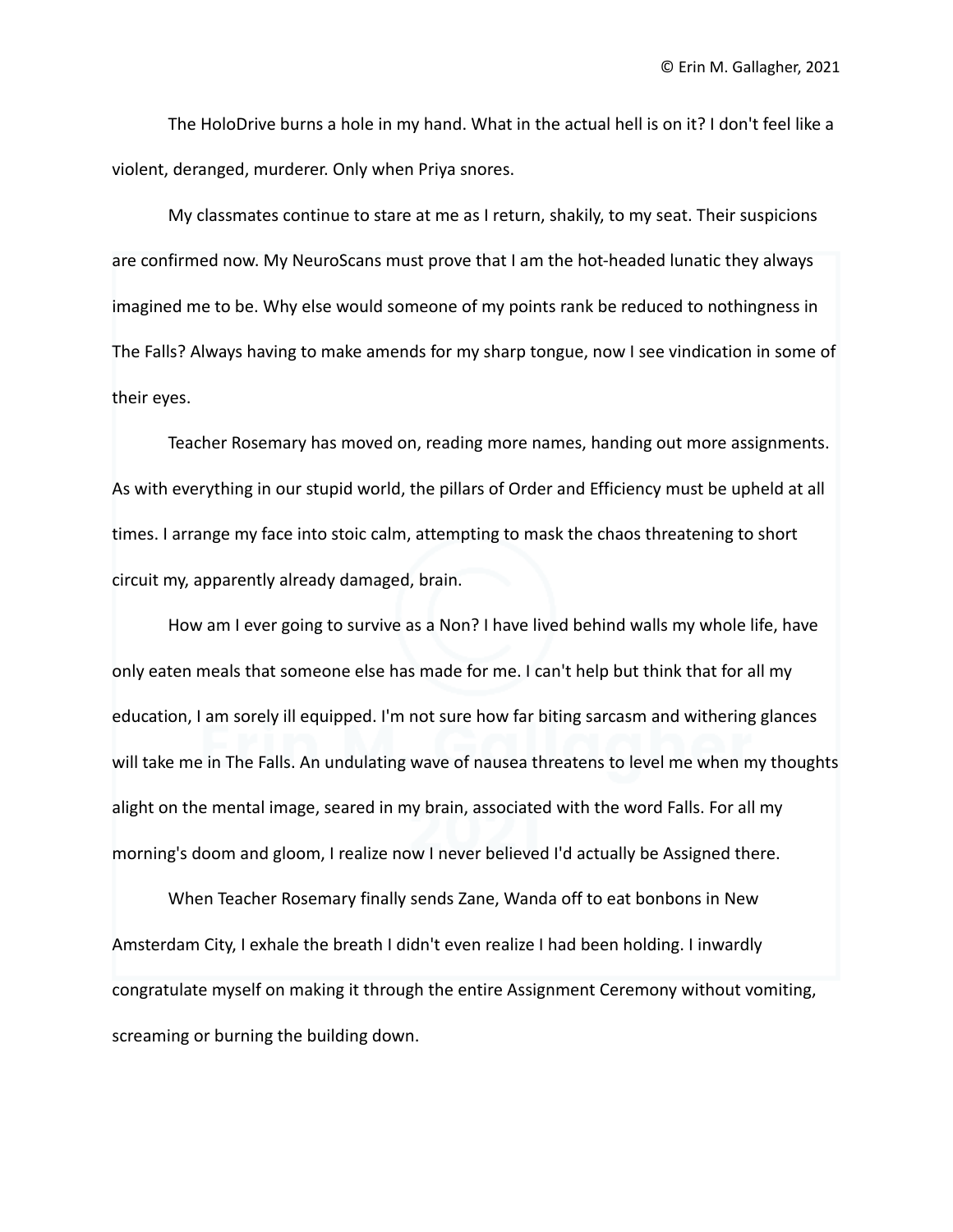Younger students file out of the Hall first, returning to their lessons and activities. I want to tell them not to bother. It's all effing pointless. Harlan turns to me and begins to speak, but I shake my head.

Not here.

Too many people.

I still don't trust myself not to crumple to the ground.

We exit the hall with the rest of our class. There is an antechamber to the right of the stage where light refreshments and cordial goodbyes will be breezily passed around. Harlan and I beeline to the corner farthest away from the cluster of acolytes surrounding the First Minister and the cheese plate. I needn't worry, however, as people avoid us, well me, like they would something highly contagious. I look around at this place and these people that now seem so very alien. It is hard to believe that I had been so excited to leave, to see What's Next. My body feels heavy, the leaden blanket from this morning is back.

"There must be an appeals process," Harlan is saying.

"Huh?" It's clear he's said more, but I realize I haven't been paying attention, and possibly also talking to myself aloud, as I drift in and out of my plagued ruminations.

Harlan grabs my shoulders and shakes me lightly.

"Lu, you gotta focus up here. Now's not the time to give in."

The layer of gloom that has settled on me begins to burn away with blinding rage. It's all I can do not to harpy-shriek at him.

"Give in? Harlan what am I supposed to do? You know as well as I do that those Assignments are non-negotiable. We have been watched, taught, trained, Scanned, everything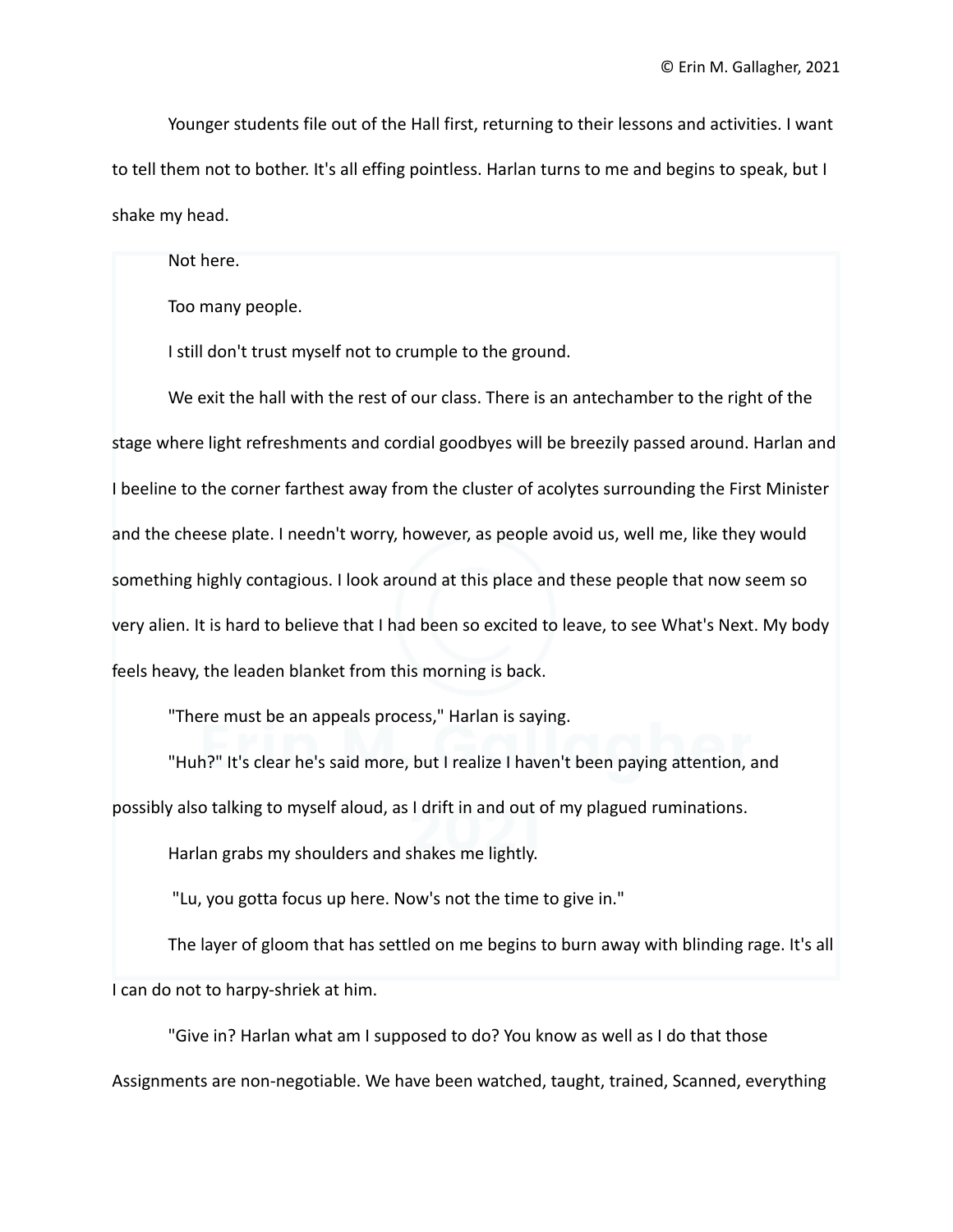— our whole effing lives," I say. "This is it. There are no redos. There are no appeals in New Amsterdam."

"But it just doesn't make sense," he says. He looks as defeated as I feel.

"Maybe it does," I wave the HoloDrive at him. "Maybe I am just a total sociopath. Maybe one of these days I'm going to snap and one of my empty threats to strangle someone won't be so empty."

"I don't believe that and I know you don't either," he replies.

"It doesn't matter what I believe."

The others who have been exiled to The Falls are nowhere to be found in the room. Even though I am unsurprised by this, since most of them were loners anyway, it renews my irate sense of injustice. I want to overturn the table of polite canapes and dainty desserts. How dare people enjoy coconut cake when there is a countdown clock ticking away the remaining minutes of my safe and comfortable life.

Harlan misinterprets my intense staring at the refreshment table.

"You should probably eat something, Lu."

"I don't exactly have an appetite right now," I say and return my gaze to him.

"Yeah, sure, I get it, but you don't really know—" he stops himself short.

"When I'll eat again," I finish for him. I can barely speak the words.

"I'm sorry, I didn't mean to," he trails off.

"I know. I'm just — it's just — it's a lot to wrap my head around is all," I reply and attempt to put some life back into my voice. "Enough about me, whatever. Citizen Costello. Are you beyond psyched?"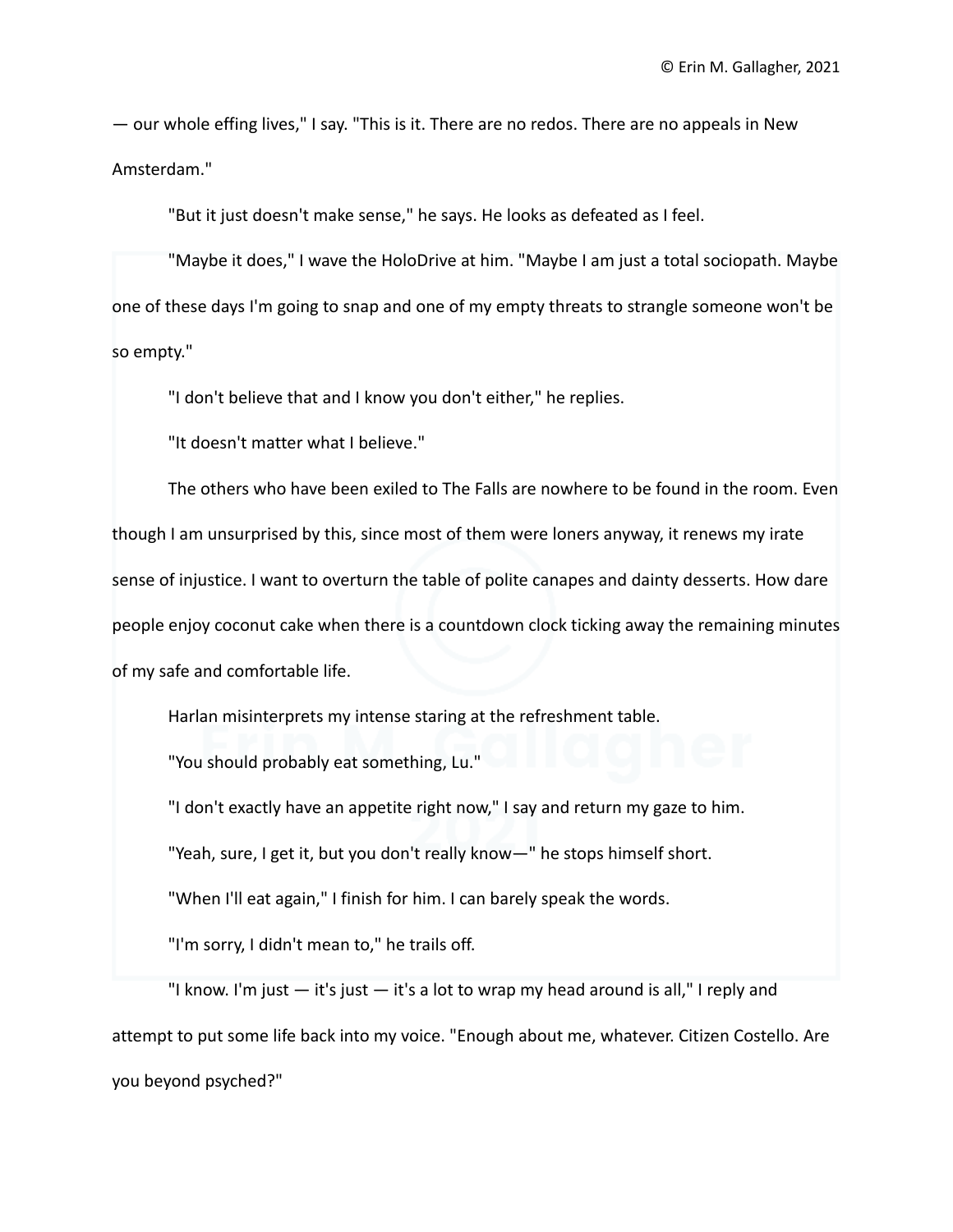He smiles shyly. It is clear he's mediating his absolute elation for my benefit, and I both love and hate him for it.

"It's a surprise, that's for sure," he says. "Depending on what Ministry I end up in, maybe I'll be able to have you reevaluated, eh?"

I offer him a small smile of thanks and say Sure, not pointing out that the way his voice goes up at the end, belies that he knows how impossible his suggestion is, how fantastical.

"In all seriousness, I am so so very happy for you. You're going to kick ass in The City," I tell him. And I mean it, with the part of my heart that is capable of being generous in this moment. I just wish, with the rest of my heart, that I could be there with him. I am about to ask him which Ministry placements he'll apply for when I see Teacher Clark enter the antechamber.

I elbow Harlan. We both groan. Teacher Clark is The Worst. A math teacher, he inexplicably always smells like onions and dust. Teacher Clark makes his way over to us and I just know he's here to tell me it's time to go. He has always gone out of his way to make me feel like a world class moron in math class. It feels fitting that'd he be the one to speed along my departure.

"Harlan, congratulations are in order. Well done," he says, ignoring me completely.

"Thank you, sir. I'm honored and humbled. I hope to be of the utmost service to New Amsterdam City."

I inwardly roll my eyes, annoyed at Harlan's ability to charm anyone and everyone.

"I'm sure you will, son. The Scans don't lie, right?" He chuckles as if in on some private joke that only people with normal brains can understand.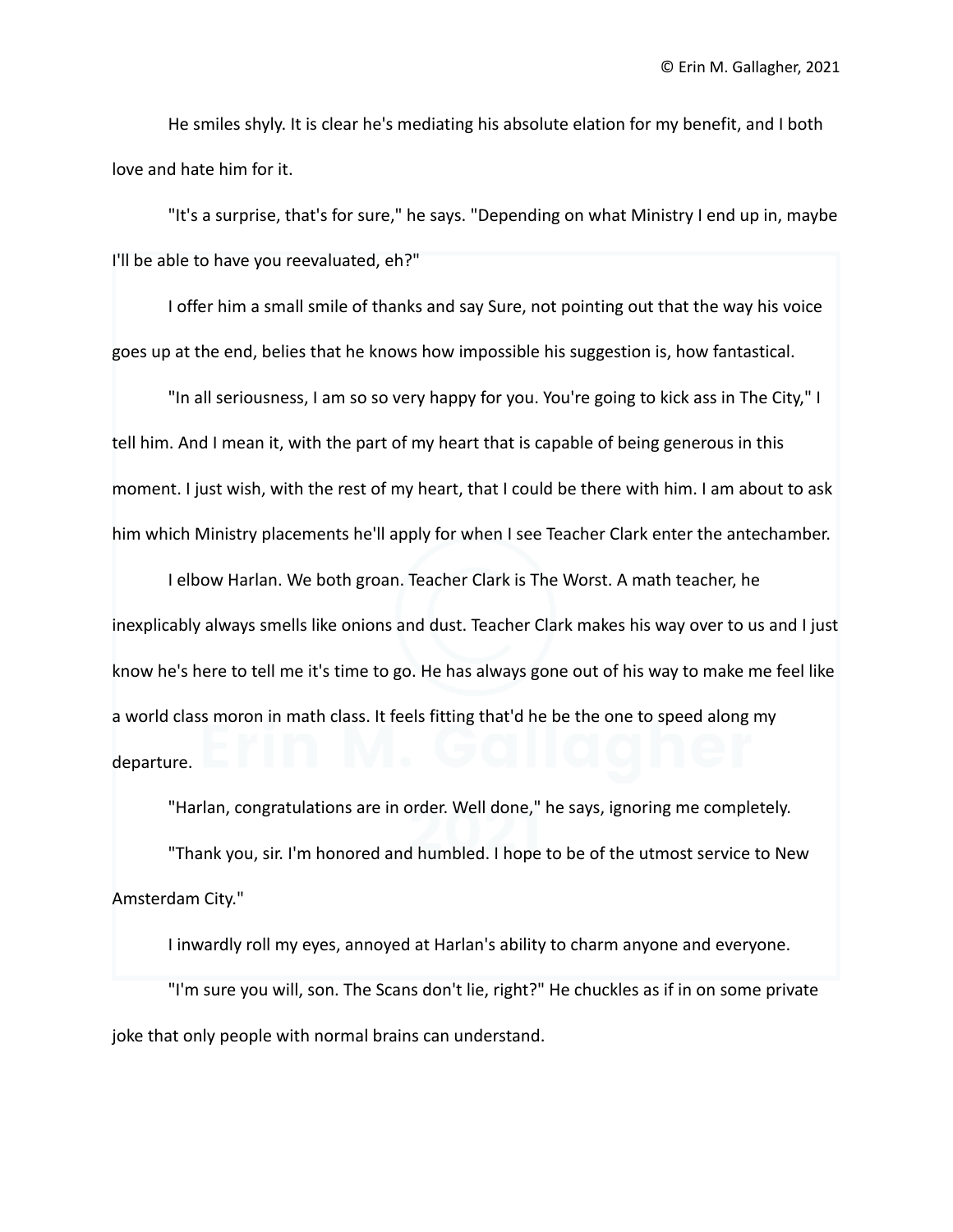"Speaking of Scans," he says as he turns to me, "Time to go, English. Ferry leaves at 13:30 sharpish. Can't keep destiny waiting, eh?"

I see a hint of a smile tugging at the corners of his mouth.

I wonder if my fate could get worse if I were to shove a cocktail fork into his jugular.

I search the room for Teacher Rosemary but she is nowhere. Even she has forsaken me. I force back tears. I need to toughen up if I'm going to survive The Falls. The Academy is no longer my life. These are no longer my people. I nod to Teacher Clark, not trusting myself to speak.

"I'll come see you off at the dock," Harlan says and squeezes my hand.

As I turn to leave, I hear Teacher Clark say, "Time to let go of deadweight Citizen Costello."

I am allowed to pack the few belongings I have. A medal won for a debating competition, a shell collected from the shoreline on a peaceful weekend outing, a small plastic dinosaur toy that Harlan must have stolen on a rare trip outside The Academy walls. I chuck the items, unceremoniously, into a small box, one I made in some dumb art class. The shell cracks in two. Awesome. I don't know why I even bother. The Transition House featured in that one HoloClip — the HoloClip that I now wish I had paid more attention to - looked like it housed about 10 times as many people as it actually should. A shiny little locker for my wimpy personal effects doesn't seem like it'll be on the menu.

—

From down on the grounds, I hear the sounds of Lower School recess. Year 4s and 5s screech like hellions, running themselves ragged in a game of hide and seek. The forest always did provide good cover for a killer game. I sit on my window seat, looking enviously out the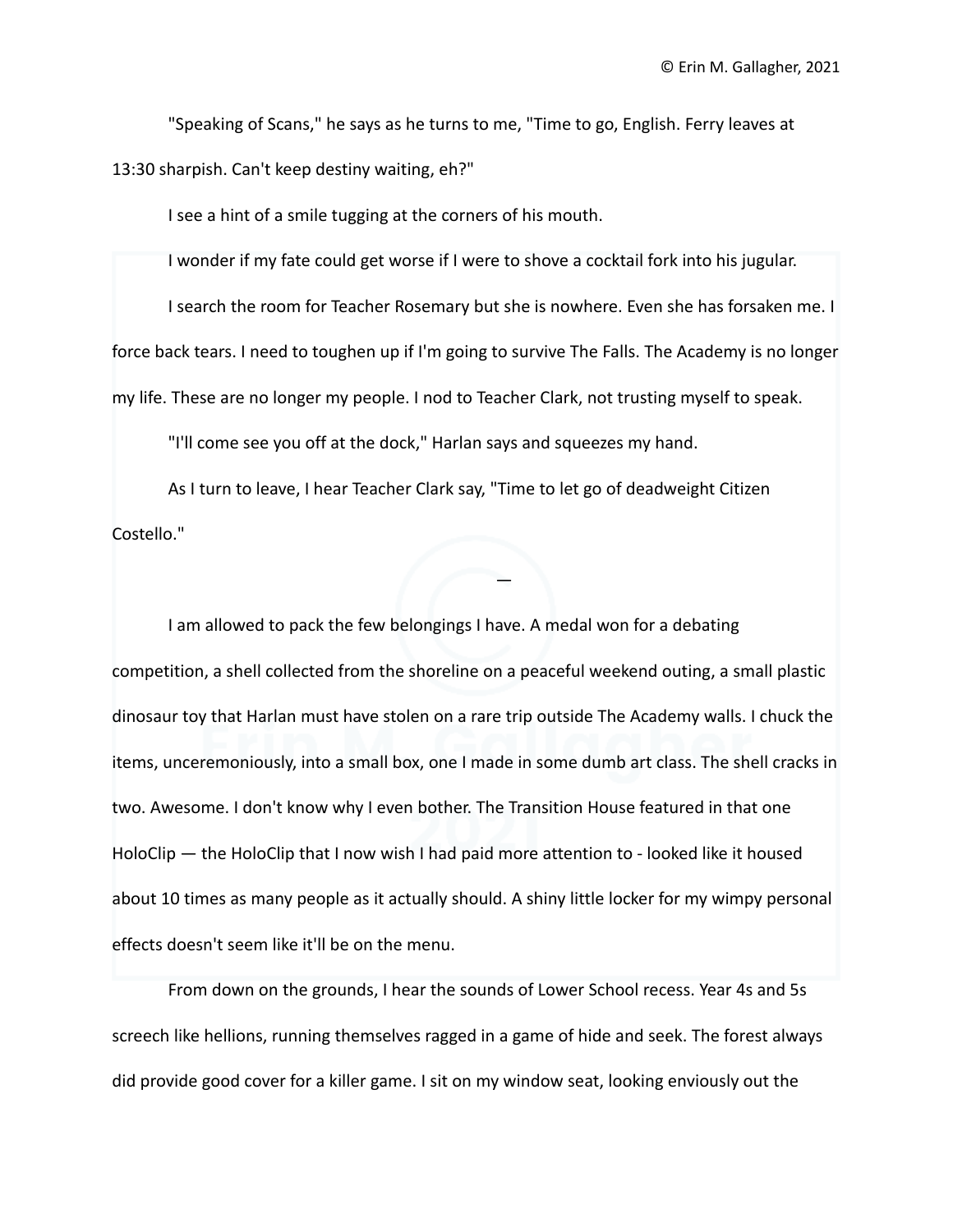window, trying to imagine the bliss of feeling that unencumbered, that free. Since I don't own anything, I am packed with time still left before I need to leave. It seems a good moment to attempt some grounding breaths, to center myself for what is to come. I reach down, but my hand grabs air instead of threadbare velvet.

My meditation cushion is missing.

It is one thing too many.

I ransack Perfect Priya's side of the room, even though I know I won't find it there. Priya might be a noisy cow when she sleeps, but she isn't a thief. Perfect Priya, who will likely become Teacher Priya once she begins her Voca training, respects boundaries and wouldn't steal and isn't a sociopath who would tear apart her roommate's side of the room.

My breath comes in ragged jags. What kind of degenerate would steal a meditation cushion?

I sit back at the window and stare at the glittering waves. Inhale. Exhale. Just breathe. Pushing away the feelings of acute longing that accompany the loss of a treasured belonging, I remind myself it is pointless to be sad. Sadness will get me nowhere. Where I'm going, I must be calm, level headed, alert. Keep breathing. Find grounding.

There is a knock at the door.

I jump.

My heart leaps naively. Maybe there's been a mistake. Maybe Teacher Rosemary has come to tell me I have been Assigned as a Citizen, after all. I open the door and there stands an expressionless Guard in a nondescript uniform. He sucks and I hate him and everything he represents on this dumpster fire of a day.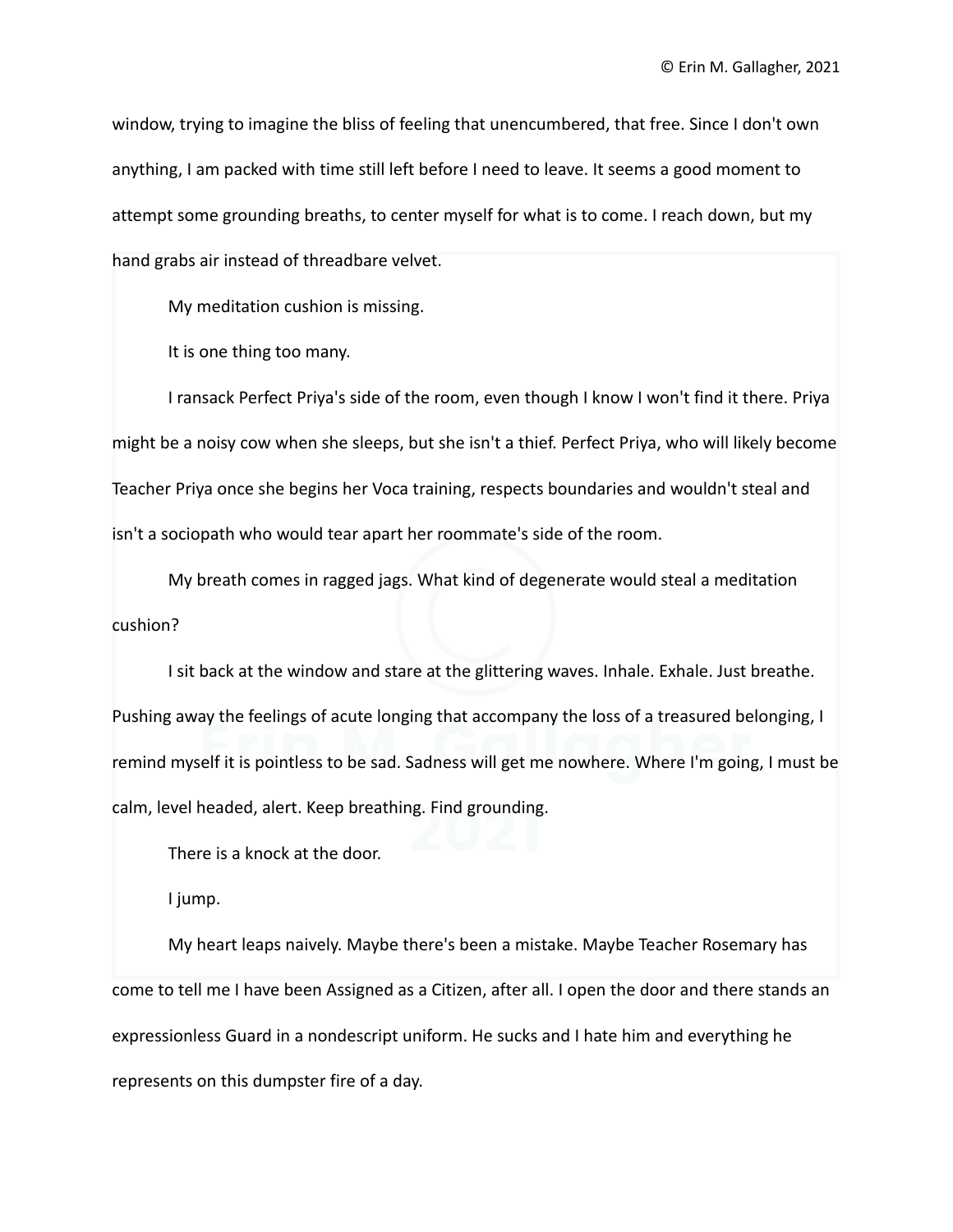"Time to go," he drawls. "Boat leaves in 10 minutes."

An hour from now, the whole school will gather at the Airrail station. A cheerful band will play peppy music. The younger children will toss colorful confetti, trying to steal glimpses of the plush first class cars. The older students will block their view, peering through the windows enviously, ambitiously. The Teachers will uncork champagne, enjoying with a pop and fizz, their once a year indulgence, celebrating the new crop of Citizens they helped shepherd off to The City. It is an annual holiday, an afternoon of buoyant spirits and dreamy unstructuredness.

—

But the Nons must be disposed of first.

For the Nons, there is no one.

They  $-$  We  $-$  are a shame, a pox, a danger to ourselves and our society.

We must be isolated.

Starting now.

The Guard escorts me from the building. In the hallways and on the staircases, I hope to catch a glance of Teacher Rosemary, to try to convey in glance or a nod how much her mentorship has meant to me and how much I will miss her guiding hand. There is no one.

When we arrive at the harbor, I see two boats. Too many Nons on one boat must just be asking for trouble. One of the ferries is already pulling out of the slip. The other waits. For me. I might vomit. The dock is deserted, except for Harlan. Judging by the handful of Guards standing idly around on the stern deck, the others in my shipment must be already on board. Something breaks in me when I see Harlan standing there alone, going against protocol to say goodbye. He should be readying himself for the Citizen Induction and his own journey.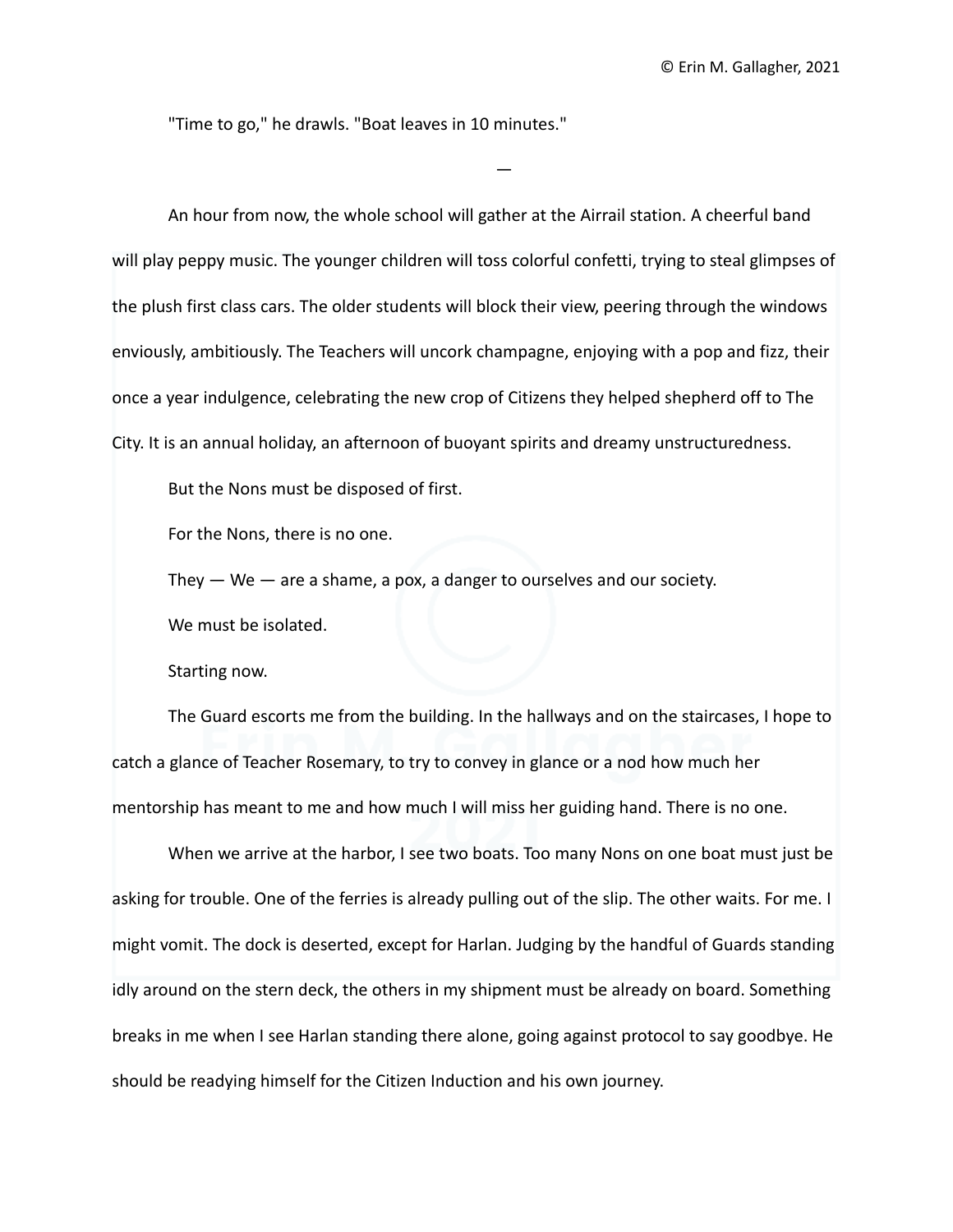Already out of his Academy uniform and in his Citizen clothes, he looks nothing short of dashing. The guard nods to him, and I sense his outfit choice may have been strategy on Harlan's part.

"I'd just like to say goodbye, if that's alright," he says to the Guard.

"Strictly speaking, not supposed to let you. But guess it can't hurt since you're off to The City yourself, eh?" the Guards fawns at him and releases the arm that he has been sternly guiding since we left my room.

"You shouldn't be here," I rasp. Nerves have left my throat dry, my mouth cottony.

"You're not shot of me yet, English," he chuckles softly and lightly punches my arm.

I've only ever cared about two people. I don't know how to say goodbye to the one

standing in front of me. The words stick in the cotton in my mouth.

"Harlan, I — I don't, I just," I stammer with my head down. "Just. Everything, ok? Everything."

I look up. He hastily wipes tears from his green eyes.

"Everything," he nods. "Aces?"

I take a deep breath.

"Aces," I reply.

The Guard clears his throat.

"Alright, Lu. Give 'em hell, eh?" he says and manages a weak smile. "I'll see you soon. I

know it."

Then he hugs me.

This is really happening.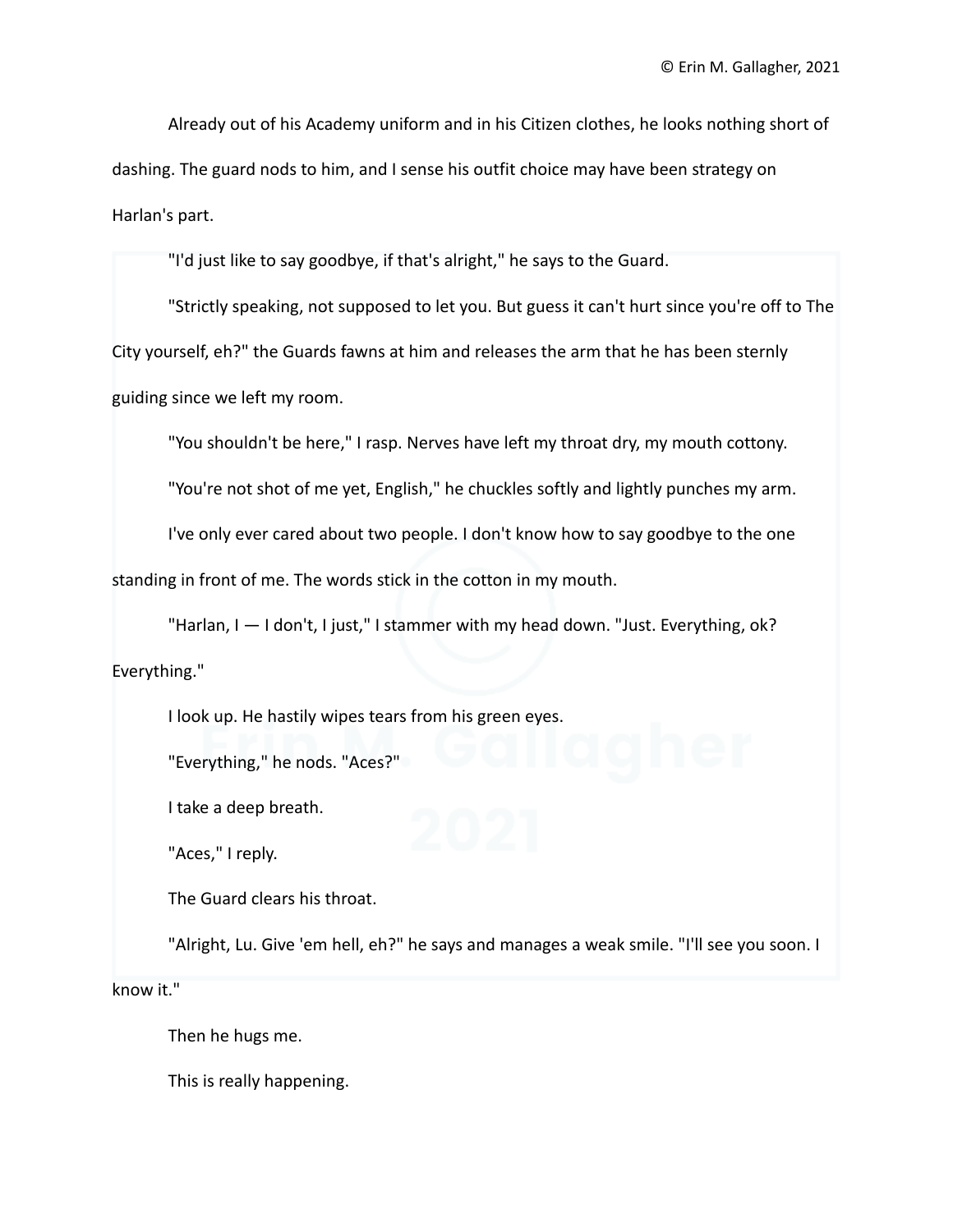This is really it.

I completely lose my shit

As the Guard takes me under the elbow, a wave of panic eclipses the decorum I've been trained to exude at all times. I hear primal, unearthly sounds that can't possibly be coming from me. I don't understand what I've done wrong, why I'm being sentenced to this half-life. My legs become jelly. The Guard must actually hold me up by my arm now. I become deadweight. He leads me toward the boat. I attempt to resist. I fight to look back at Harlan. He is telling me it's going to be Ok, but he is cut off by a latecomer.

A call comes from the top of the stairs leading down to the dock.

"Wait!"

My funeral march is paused as the Guard turns to identify the offender.

Teacher Rosemary jauntily waves my meditation cushion aloft and once again calls for the guard to wait.

The Guard grumbles, but stops his ushering of me onto the ferry.

She jogs past Harlan, to where we stand, flushed and short of breath but there is purpose and composure in her eyes.

"Can I have a minute please?"

I am at once impressed and unnerved by Teacher Rosemary's boldness. Her crisp air recalls me to myself. The Guard starts to rebuke her, but his eyes catch the Distinction Medal pinned to her lapel. Knowing she has been personally signaled out by the First Minister, for services to New Amsterdam, must give him pause. He lets go of my arm, rolls his eyes and walks